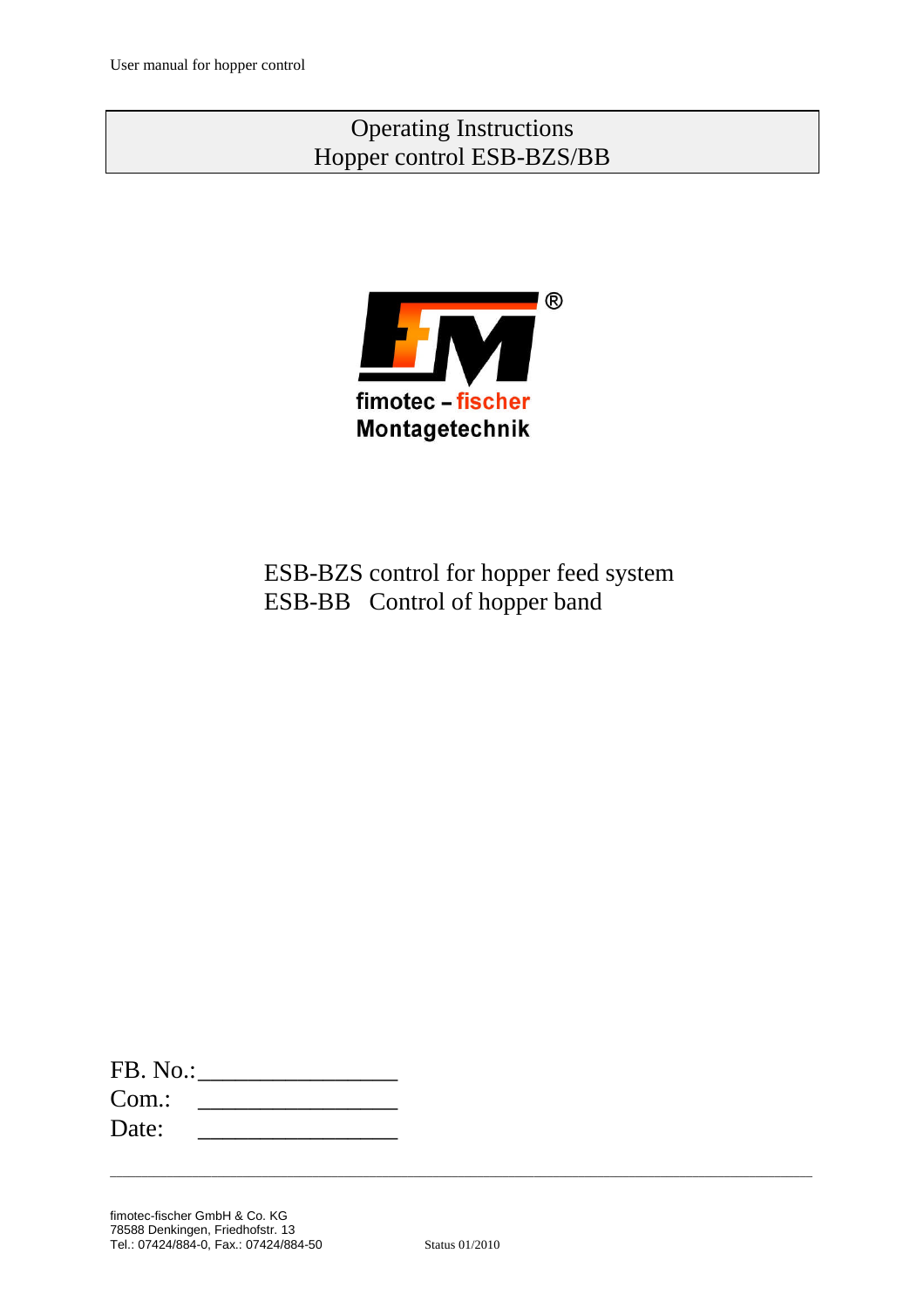User manual for hopper control

\_\_\_\_\_\_\_\_\_\_\_\_\_\_\_\_\_\_\_\_\_\_\_\_\_\_\_\_\_\_\_\_\_\_\_\_\_\_\_\_\_\_\_\_\_\_\_\_\_\_\_\_\_\_\_\_\_\_\_\_\_\_\_\_\_\_\_\_\_\_\_\_\_\_\_\_\_\_\_\_\_\_\_\_\_\_\_\_\_\_\_\_\_\_\_\_\_\_\_\_\_\_\_\_\_\_\_\_\_\_\_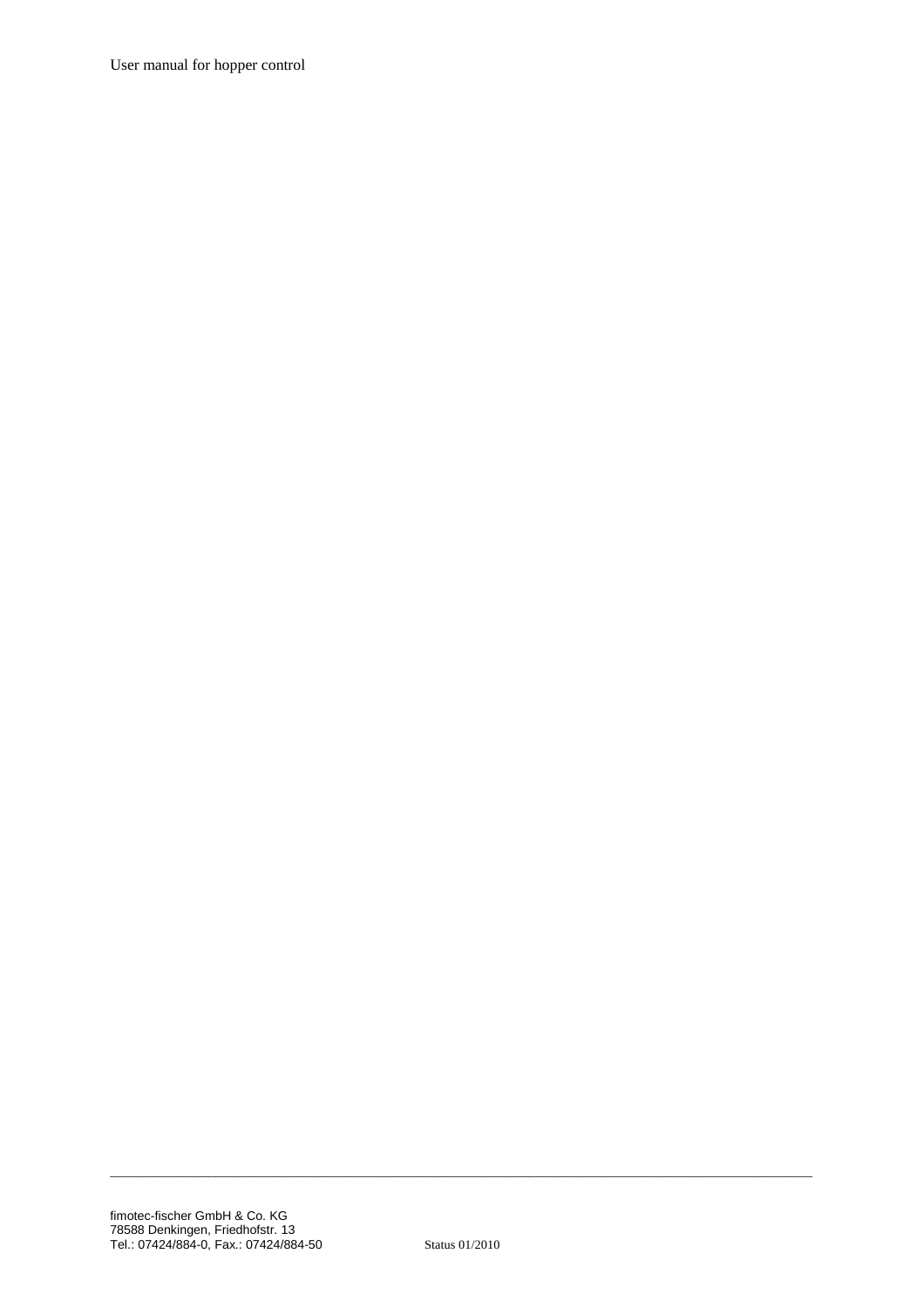# **Content**

|                                                    | Page           |
|----------------------------------------------------|----------------|
| 1. Safety information                              |                |
| 1.1 General                                        | 1              |
| 1.2 Dangerousness of the machine                   | $\mathfrak{2}$ |
| 1.3 Noise emission                                 | $\overline{2}$ |
| 1.4 Intended use                                   | $\overline{2}$ |
| 2. Transport and storage                           |                |
| 2.1 Transport                                      | 3              |
| 2.2 Storage                                        | 3              |
|                                                    |                |
| 3. Installation and commissioning                  |                |
| 3.1 Set-up                                         | $\overline{4}$ |
| 3.2 Commissioning                                  | 4              |
|                                                    |                |
| 4. Technical data                                  |                |
| 4.1 Feed                                           | 5              |
| 4.2 Hopper band drive                              | 5              |
| 4.3 Hopper band - Input/Output                     | 5              |
| 4.4 Hopper band - time parameters                  | 5              |
| 4.5 Hopper filling level control - Input/Output    | 5              |
| 4.6 Hopper filling level control - time parameters | 5              |
|                                                    |                |
| 5. Control description                             |                |
| 5.1 Structure and function                         | $6-9$          |
| 5.2 Wiring plan                                    | 10             |
|                                                    |                |
| 6. Malfunctions                                    | 11             |

\_\_\_\_\_\_\_\_\_\_\_\_\_\_\_\_\_\_\_\_\_\_\_\_\_\_\_\_\_\_\_\_\_\_\_\_\_\_\_\_\_\_\_\_\_\_\_\_\_\_\_\_\_\_\_\_\_\_\_\_\_\_\_\_\_\_\_\_\_\_\_\_\_\_\_\_\_\_\_\_\_\_\_\_\_\_\_\_\_\_\_\_\_\_\_\_\_\_\_\_\_\_\_\_\_\_\_\_\_\_\_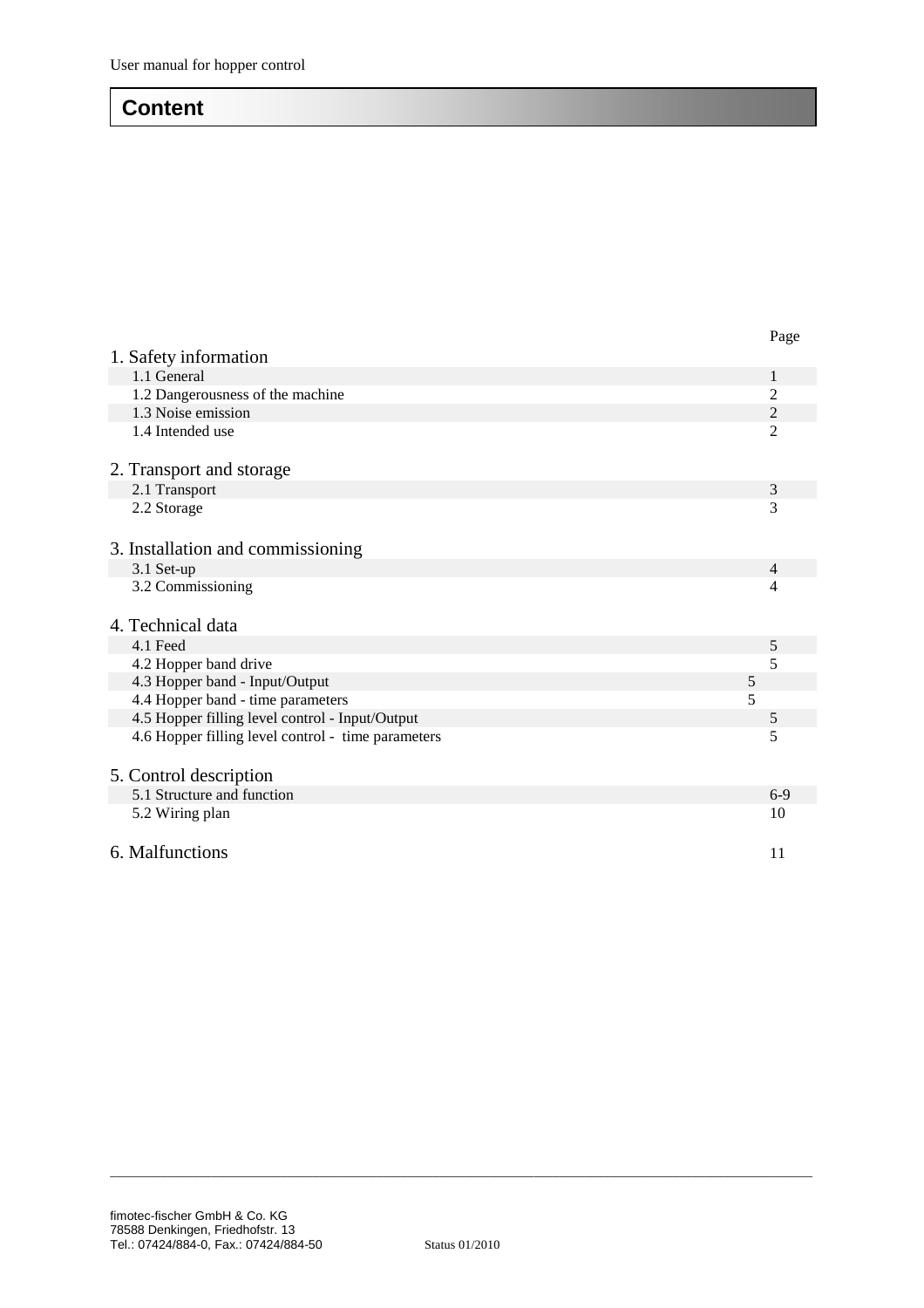# **1. Safety information**

## **1.1 General**

This description contains the necessary information for the intended use of the products described therein. This description is directed to technically qualified personnel.

Qualified personnel are persons who are authorized by the one responsible for the safety of the system to carry out their respectively necessary jobs on the system based on their education, experience and training, as well as their knowledge of the standards, regulations, accident prevention regulations and operating conditions, and who can detect and avoid any possible hazards thereby (definition for qualified personnel according to IEC 364).

#### **Hazard information**

The following information serves for the personal safety of the operating personnel as well as the safety of the described products and the devices connected to them.



*CAUTION* Non-observance can lead to damage to the device.



*WARNING*! Danger - High voltage. Non-observance can lead to death or serious bodily injury.

Disconnect the power supply before installation or deinstallation.

Observe the valid accident prevention and safety regulations specific to the application.

Before commissioning, check whether the nominal voltage of the device agrees with the local mains voltage. Emergency shut-down equipment must remain in effect in all operating modes. Unlocking the emergency shutdown equipment must not result in an uncontrolled restart.

Any existing protective equipment must not be removed.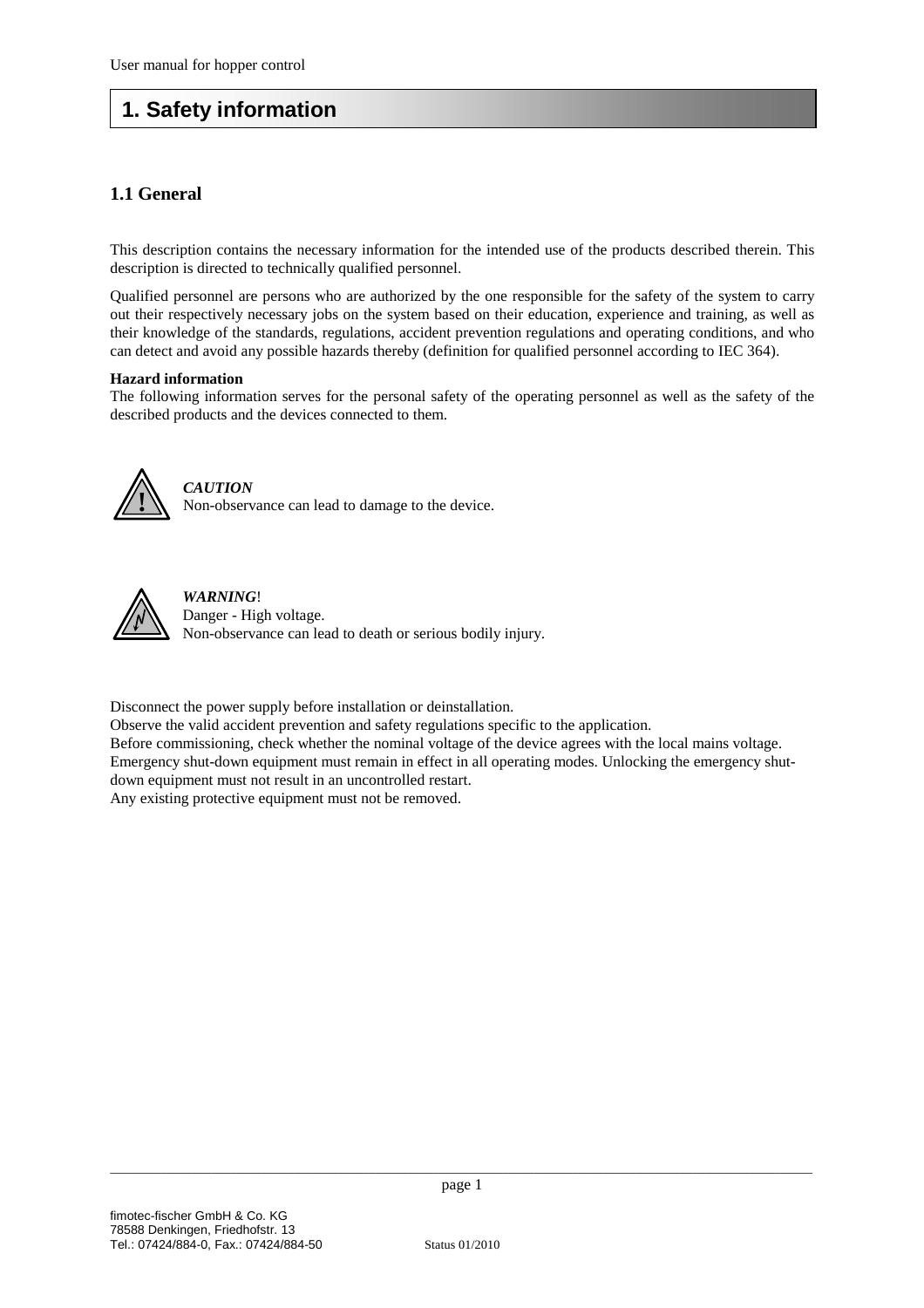# **1. Safety information**

### **1.2 Dangerousness of the machine**

Mechanics:

If one does not work carefully with the hopper feed system or hopper band, there is the danger that articles of clothing or extremities can be pulled along with or into the conveyor belt system.

For this reason, the device may only be operated with the appropriate protective equipment.

Electrical technology:

When the electrical equipment is in perfect technical condition, no hazard is to be expected.

### **1.3 Noise emission**

For a hopper band equipped with the standard belt, the continuous sound pressure level at no-load is max. 70  $dB(A)$ .

## **1.4 Intended use**

The hopper band is to be used for the transport of clean and dry material. The material must not have any sharp edges.



*CAUTION* If the device is not used as intended, the belt or drive could be damaged.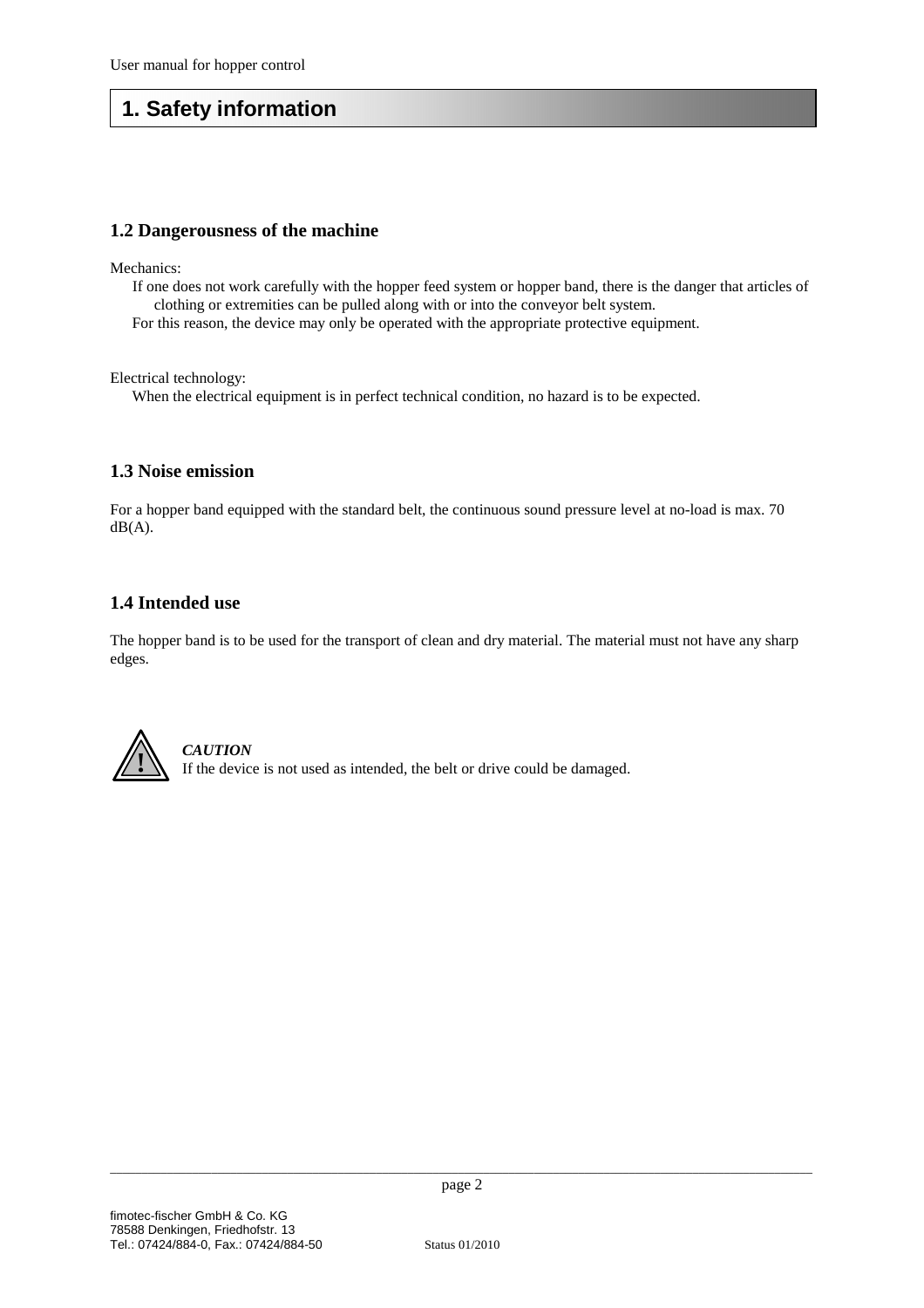# **2. Transport and storage**

## **2.1 Transport**

The hopper band and the control are to be transported lying down.

### **2.2 Storage**

For longer storage, the hopper band and control must be kept dry and protected from aggressive substances. High temperature fluctuations are to be avoided.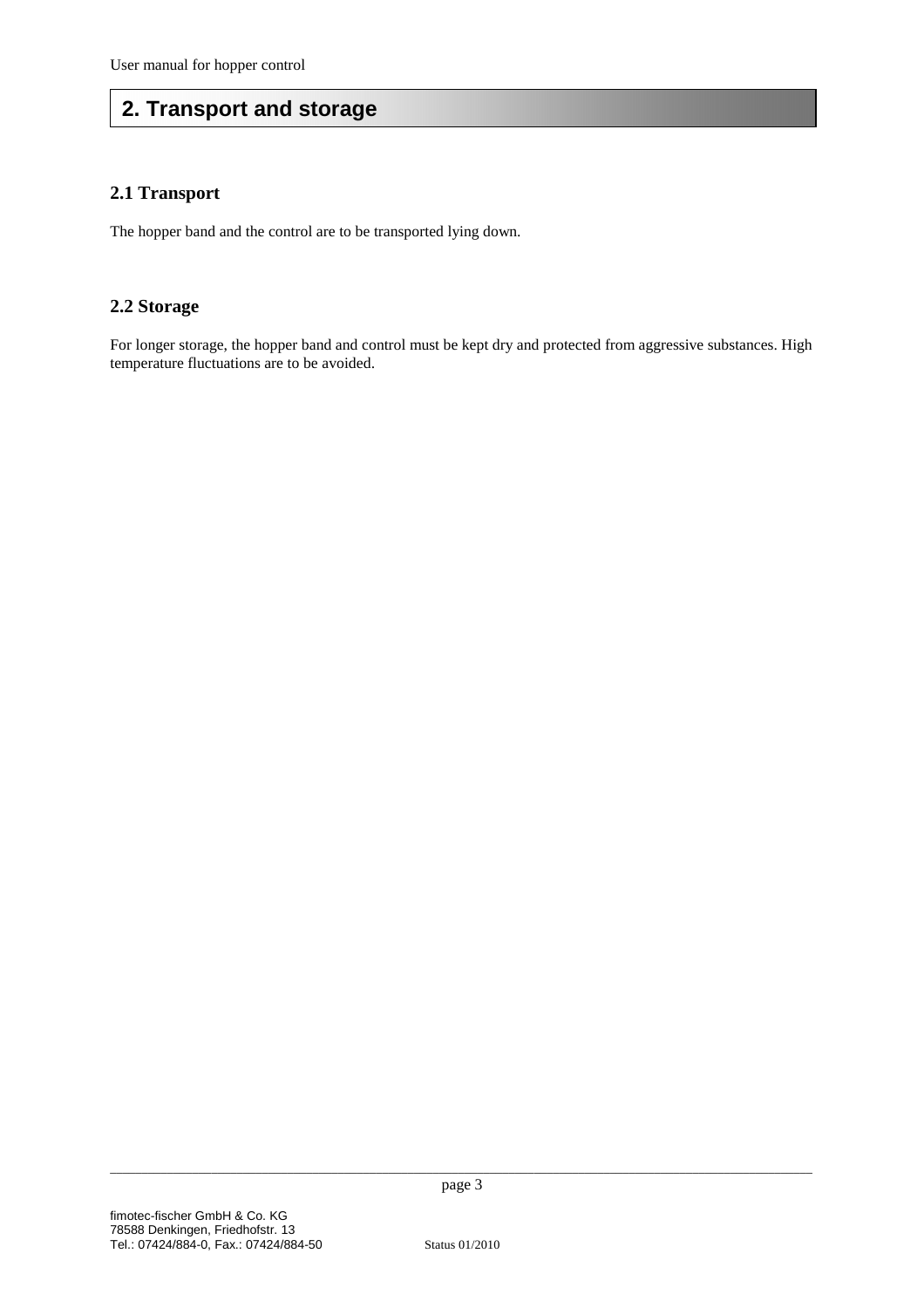# **3. Installation and commissioning 4. Technical data**

## **3.1 Installation**

It is forbidden to pull on or carry the hopper band or controller by its electronic parts.

The belt is to be protected from sharp objects.

The machine must be installed so that it is protected from vibrations and collisions.

The ambient temperature should be kept within the allowed 0°C to 40°C and the relative humidity should be kept within the allowed 15% to 95%.

Strong magnetic fields in the direct vicinity of the machine can lead to malfunctions.

## **3.2 Commissioning**



### *ATTENTION!*

The hopper band may only be connected to the electric mains when suitable safety devices have been installed.

The hopper control must have a connected power supply.

Connected load data : see technical data Chapter 4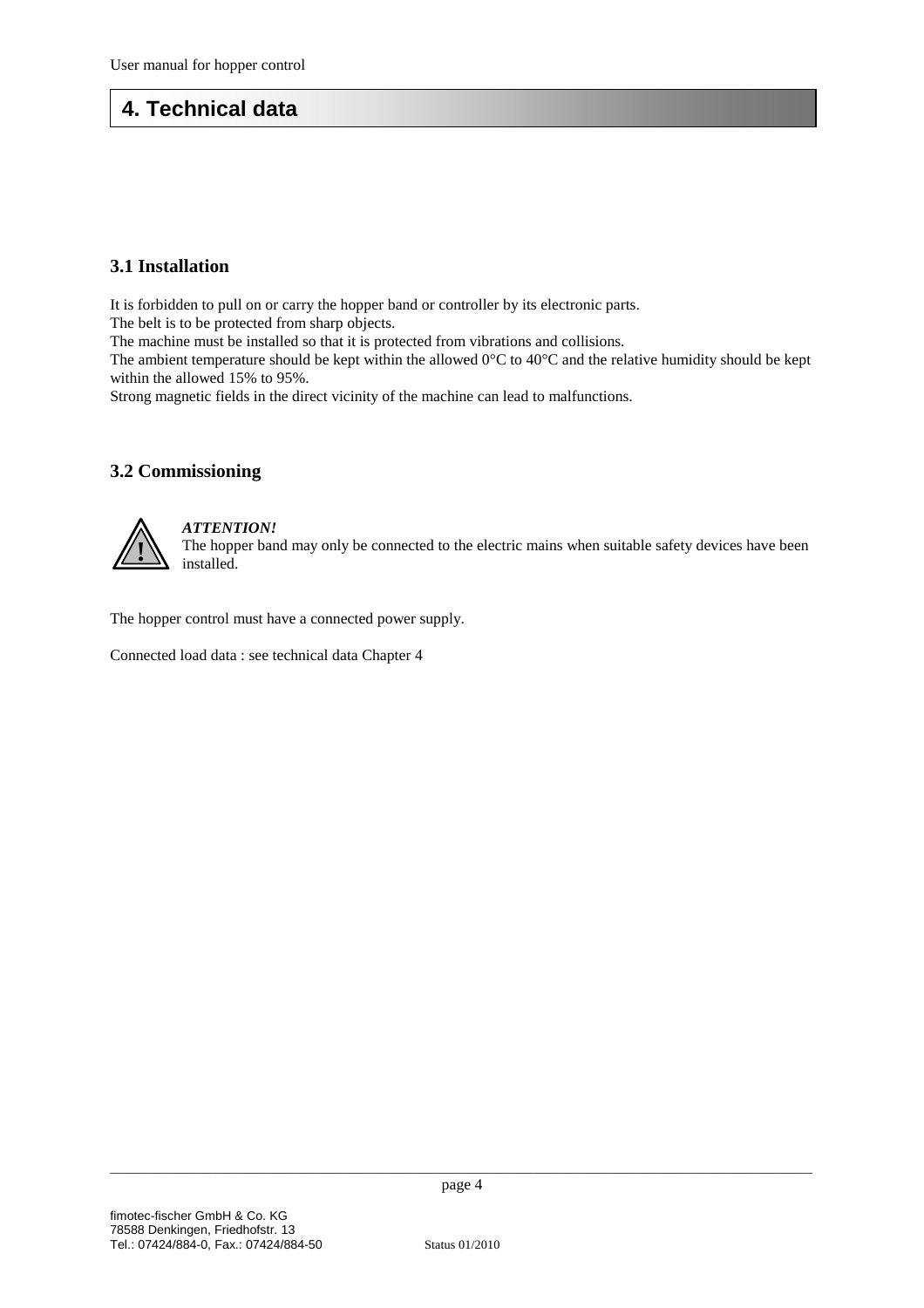## **4.1 Feed**

| Mains voltage *     | $230$ VAC |
|---------------------|-----------|
| Mains frequency     | 50 Hz     |
| Current consumption | 250 mA    |

## **4.2 Hopper band drive**

| Output voltage *   | $230$ VAC        |
|--------------------|------------------|
| Output frequency * | 50 Hz            |
| Output current     | $200 \text{ mA}$ |

\* If desired, the control can also be delivered with 115Vand 60Hz.

# **4.3 Hopper band Input [I]/Output [O]**

| Level sensor |     | 24VDC/80mA                                    |
|--------------|-----|-----------------------------------------------|
| <b>Block</b> | Έ   | Contact floating contact load 24 V DC / 10 mA |
| Fault        | [A] | Changer floating contact load 240 V AC / 8 A  |

### **4.4 Hopper band - time parameters**

| Turn-on delay error       | <sup>t</sup> error                  | $35 - 180$ sec. |
|---------------------------|-------------------------------------|-----------------|
| Turn-on delay hopper band | $\mathfrak{r}_{\rm band}$           | $0 - 20$ sec.   |
| Hopper band On            | $t_{\text{pulse}}$ (with jumper)    | l sec.          |
| Hopper band On            | $t_{\text{pulse}}$ (without jumper) | 2 sec.          |
| Hopper band Off           | Pause                               | $0.5 - 13$ sec. |

# **4.5 Hopper filling level control -Input [I]/Output [O]**

| Photoelectric | [E] | 24VDC/80mA  |
|---------------|-----|-------------|
| barrier       |     |             |
| Warning light | IAI | 24VDC/200mA |

### **4.6 Hopper filling level control - time parameters**

| $\mathbf{r}$<br>. delav<br>⊦urn-on | $\cdot$ on  | -<br>sec.<br>. . J<br>л. |
|------------------------------------|-------------|--------------------------|
| m<br>$\alpha$<br>delay<br>urn-off  | $\iota$ off | sec.<br>1J<br>л.         |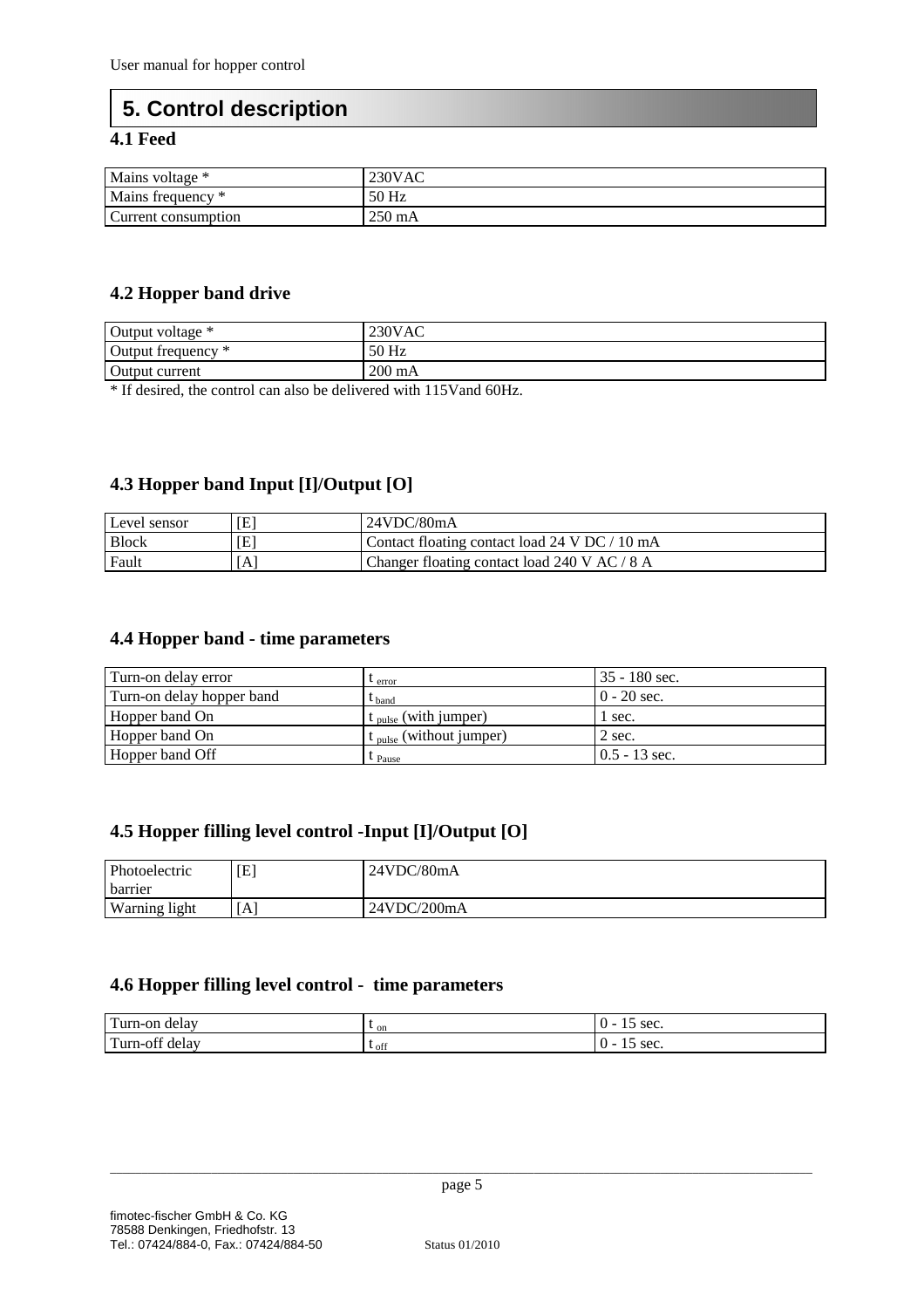### **5.1 Structure and function**

The hopper control ESB-BZS or ESB-BB switches the hopper drive cyclically on and off, depending on the switching state of the level sensor.

The operating elements are located on the front plate:

- Power switch On/Off **[1]**
- Reset button for acknowledging malfunctions **[2]**

The electrical connections are located on the bottom side of the housing:

- Power supply **[3]**
- Motor connection for hopper band **[4]**
- Level sensor **[5]**
- Block **[6]**
- Malfunction **[7]**
- Hopper filling level control Photoelectric barrier transmitter **[8]**
- Hopper filling level control Photoelectric barrier receiver **[9]**
- Hopper filling level control warning lamp **[10]**

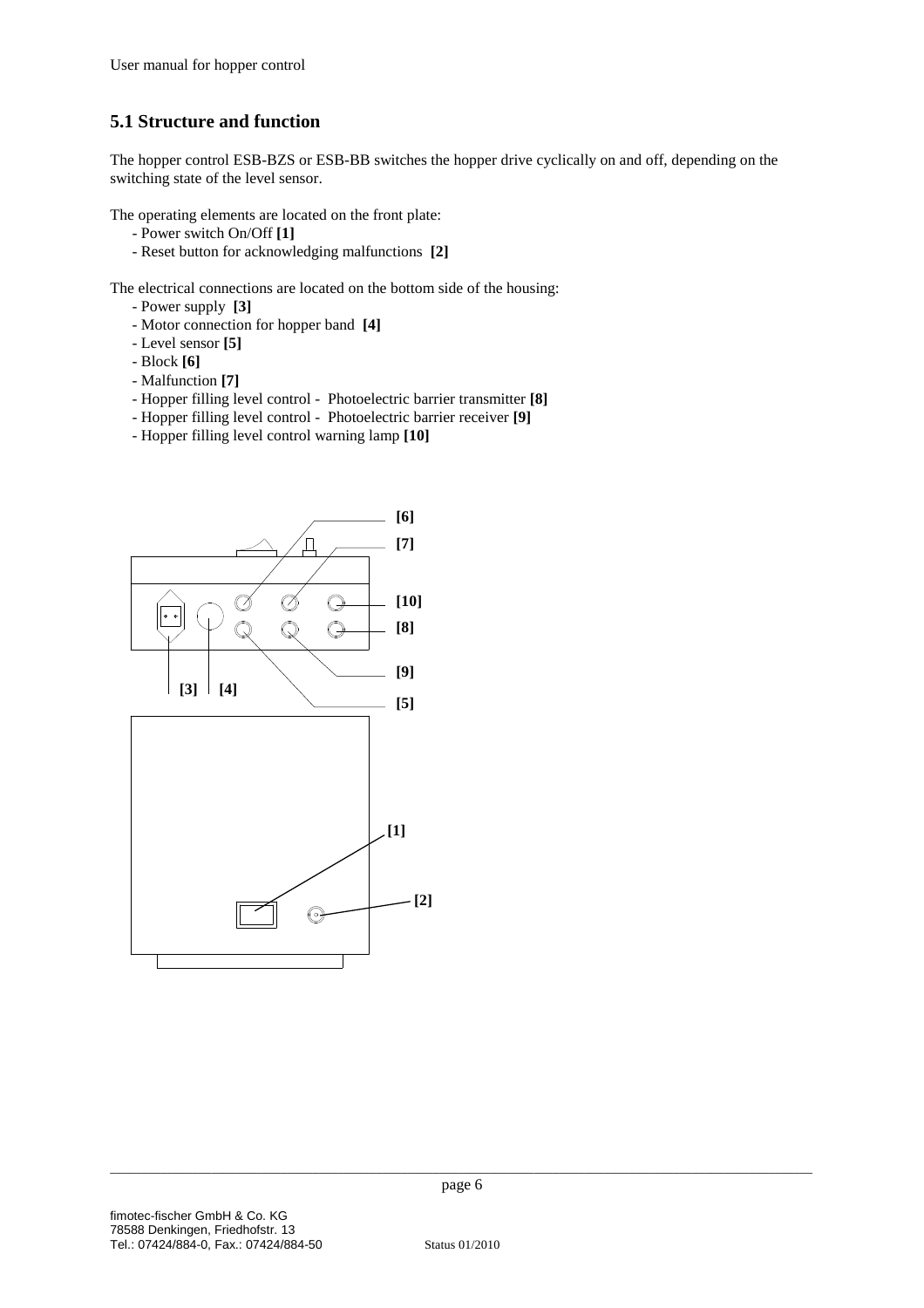## **5.1 Structure and function**

The control is divided into two functional groups:

- Control unit for the **hopper band** with the corresponding in- and outputs. The in- and outputs are designed to be pluggable.
- Control unit for the **hopper filling level control** with the corresponding in- and outputs. The in- and outputs are designed to be pluggable.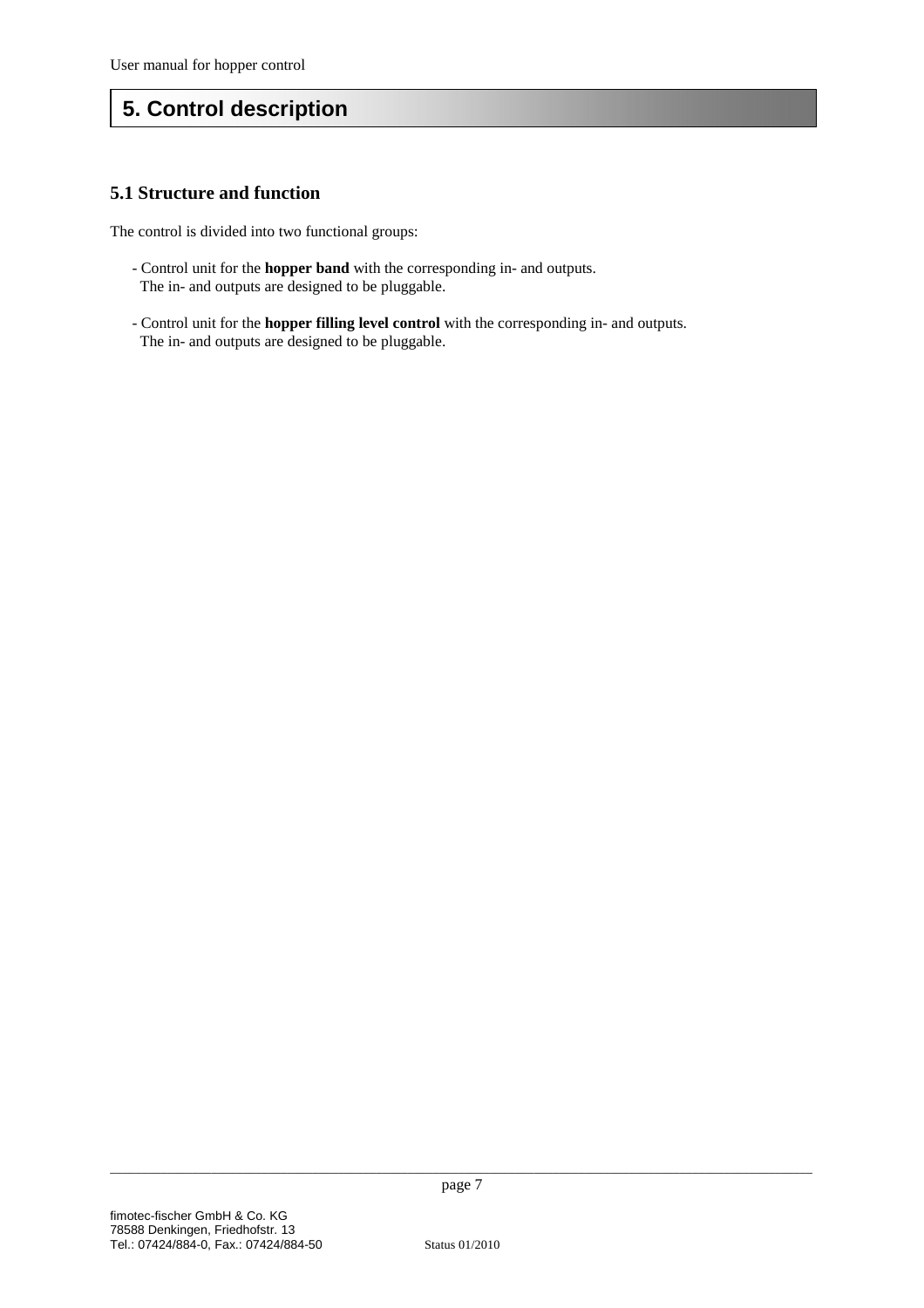### **5.1 Structure and function**

### **Hopper band**

General information

To detect the workpiece level, a level sensor is installed near the vibrating shell. If the sensor reports a lack of workpieces in the vibrating shell, the hopper drive switches on and off cyclically. The hopper drive is protected with a thermal link **[1]**.

The power supply is equipped with a microfuse **[2]**.

### Drive

The level sensor reports a lack of workpieces in the vibrating shell of the following sorter. After the turn-on delay time **tband** has elapsed, the hopper band drive starts up. The turn-on delay of the hopper band can be set with the potentiometer  $t_{band}$  from 0-45 sec. The turn-on time is approx. 1 sec. **with a jumper**, and approx. 2.5 sec. **without a jumper**. After the turn-on time has elapsed, the pause time starts. The pause time of the drive can be set with the potentiometer **tpause** between 0.5 and 13 sec. The filling of the following sorter can be controlled by setting the previously named parameters **tband,**

**Jumper** and **t**<sub>pause</sub>

### Fault

The turn-on delay "Error" is started when the level sensor reports "Lack of workpieces in the vibrating shell". This can be set with the potentiometer **terror** from 35-180 sec.

If the level sensor is not activated by workpieces, the error time elapses. The hopper drive stops. The error signal relay is triggered.

The error is acknowledged by pressing the **Reset** button.

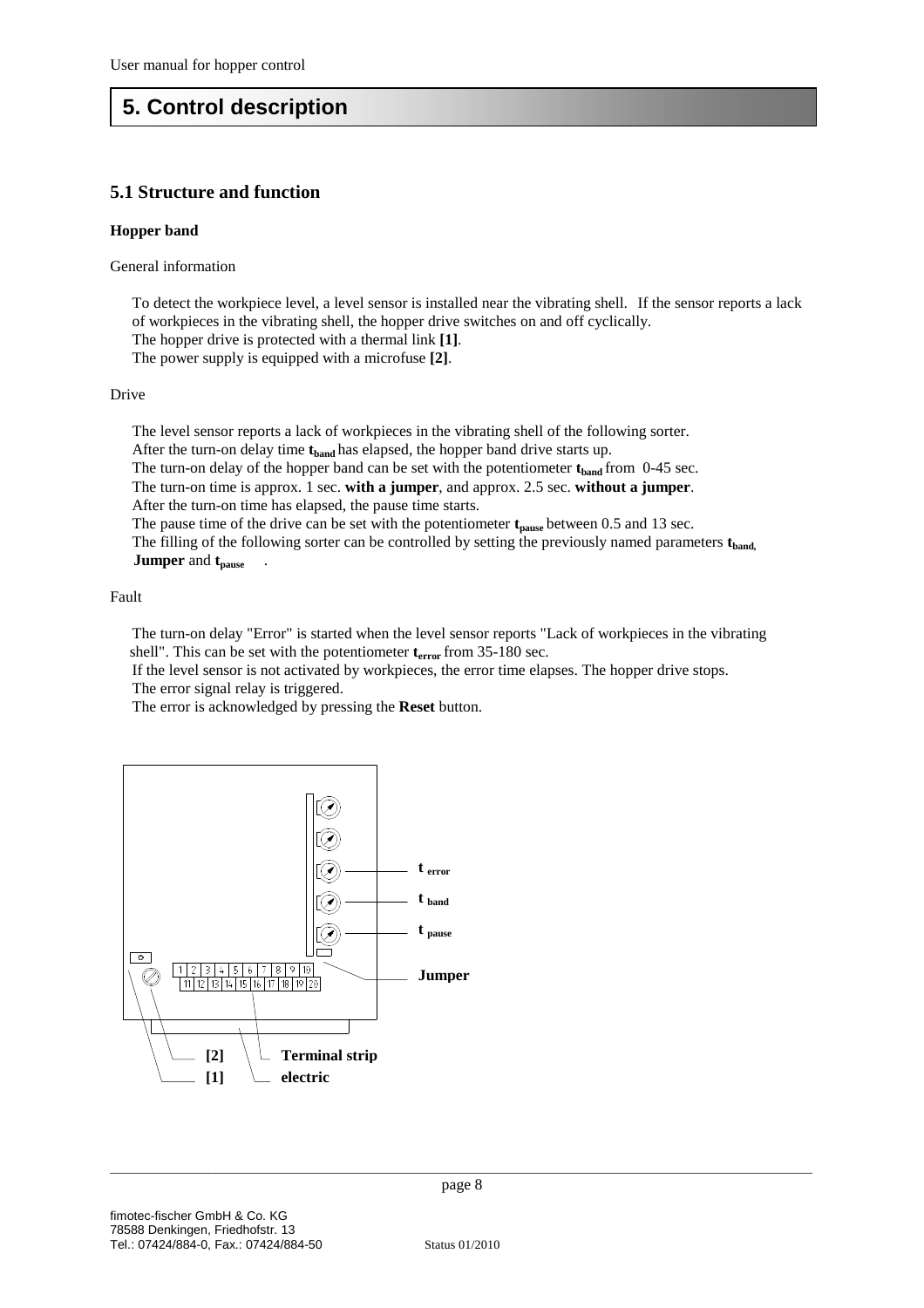## **5.1 Structure and function**

### **Hopper filling level control**

### Turn-on delay

The filling level of the hopper is monitored by a photoelectric barrier. As soon as a lack of workpieces is detected by this sensor, the adjustable turn-on delay **ton** begins**.** Once this time has elapsed, the relay "Error and lack of workpieces" is triggered.

### Turn-off delay

As soon as there is no longer a lack of workpieces in the hopper, the output of the adjustable turn-off delay **toff** is reset. The relay "Error and lack of workpieces" is released.



#### **Terminal assignment**

| Number         | Text                                              |
|----------------|---------------------------------------------------|
|                | L1 Mains lead                                     |
| $\overline{c}$ | U Output hopper band                              |
| 3              | Malfunction contact                               |
| $\overline{4}$ | Malfunction changer                               |
| 5              | Malfunction opener                                |
| 6              | Not occupied                                      |
| $\overline{7}$ | <b>Block</b> input                                |
| $\,8\,$        | $Block + 24 V$                                    |
| 9              | Hopper filling level control input receiver       |
| 10             | Level sensor input                                |
| 11             | N Mains lead                                      |
| 12             | N Output hopper band                              |
| 13             | Auxiliary winding / capacitor hopper band         |
| 14             | Not occupied                                      |
| 15             | Warning light - lack of workpieces +24 V / 200 mA |
| 16             | Warning lamp - lack of workpieces 0V              |
| 17             | Hopper filling level control 0 V                  |
| 18             | Hopper filling level control $+24$ V              |
| 19             | Level sensor +24 V                                |
| 20             | Level sensor 0 V                                  |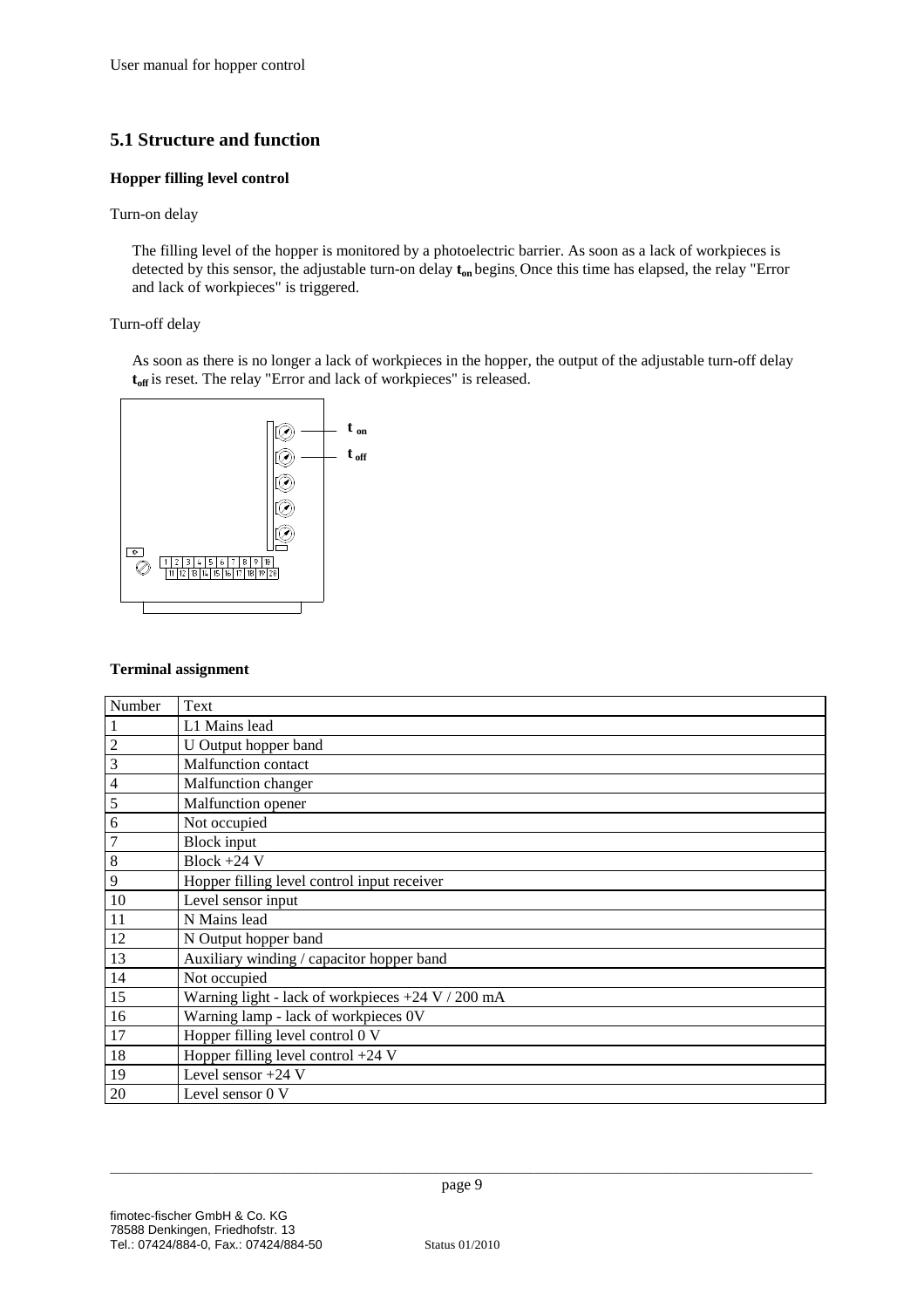# **5.2 Wiring plan**